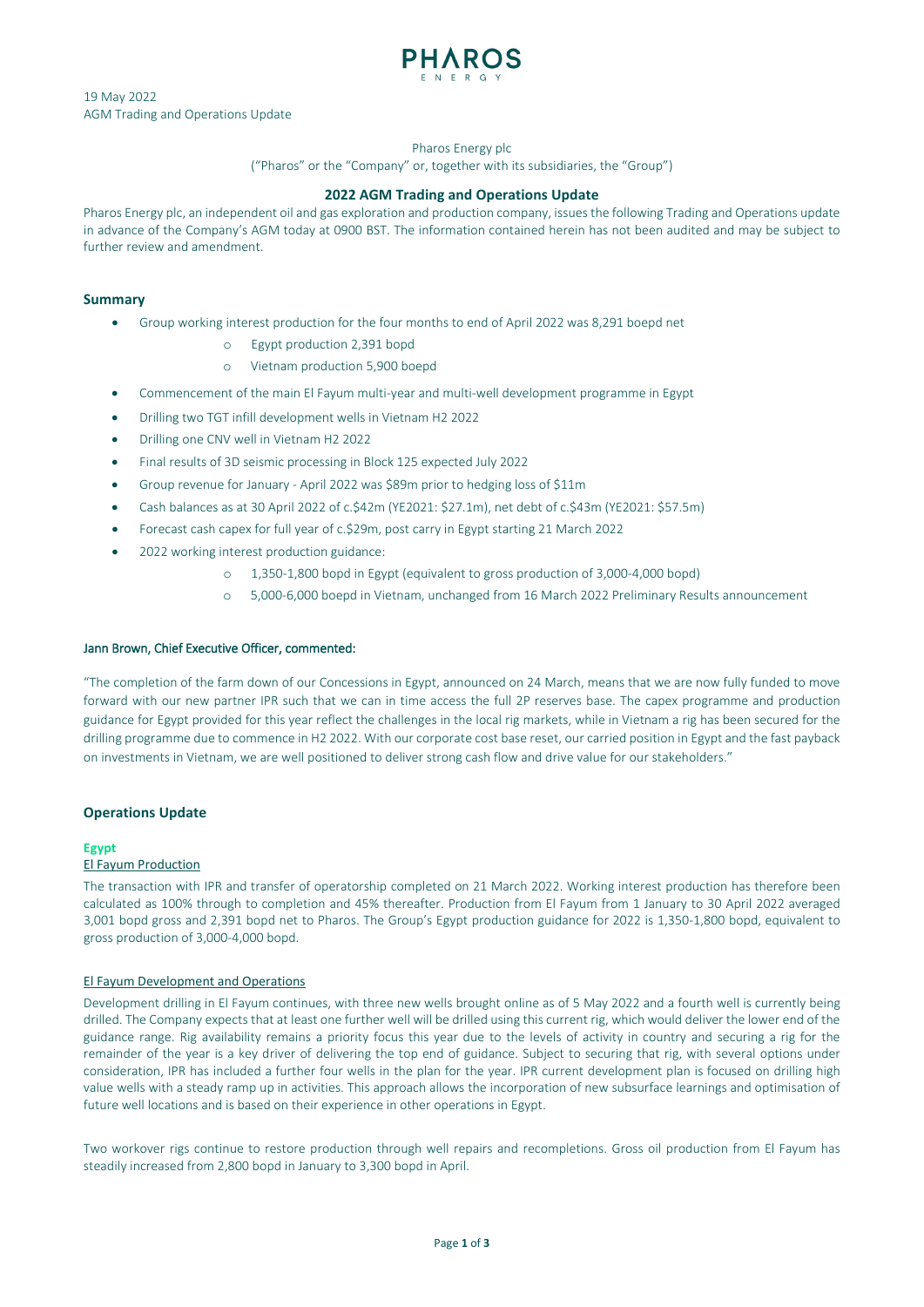

# 19 May 2022 AGM Trading and Operations Update

#### North Beni Suef (NBS)

Following the completion of the farm-down to IPR, the partners now plan to drill a commitment well in Q4 2022, acquire  $\sim$  110 km<sup>2</sup> of seismic data and request a one year extension to the exploration period from EGPC.

#### **Vietnam**

# Vietnam Production

Production from the TGT and CNV fields net to the Group's working interest averaged 5,900 boepd from 1 January to 30 April 2022. The Group's Vietnam production guidance for 2022 remains unchanged from the Preliminary Results announcement on 16 March 2022 at 5,000-6,000 boepd.

In the period, production from TGT averaged 15,229 boepd gross and 4,518 boepd net to Pharos. CNV production averaged 5,527 boepd gross and 1,382 boepd net to Pharos.

#### Vietnam Development and Operations

On Block 16-1 – TGT Field, two additional development wells are planned to be drilled in H2 2022.

On Block 9-2 – CNV Field, one well is planned to be drilled in H2 2022. The revised field development plan, including the additional well, has been approved by the Vietnam Ministry of Industry and Trade on 19 April 2022.

A Letter of Award has been signed with Velesto for the Naga 3 drilling rig for two wells, with an option for a third well.

#### Vietnam Exploration

On Block 125, final 3D seismic processed results are expected in July 2022. Following this, the Group will proceed to seismic mapping to identify prospects and expects to seek a funding partner on Blocks 125 & 126 PSC before drilling.

## **Financial Update**

#### **Cash/net debt**

The Company entered the year with cash of \$27.1m and net debt of \$57.5m. Cash balances as at 30 April 2022 were c.\$42m with net debt of c.\$43m.

#### **Revenues and hedging**

Group revenues for the four months to 30 April were approx. \$89m prior to a \$11m loss from hedging. The revenue is inclusive of an additional \$7m from Egypt as a result of the Third Amendment to the El Fayum Concession Agreement, as announced in our Preliminary Results on 16 March 2022. The average realised oil price per barrel achieved for the same period from Vietnam was approx. \$106/bbl, representing a premium of over just \$3/bbl to Brent, and from Egypt was approx. \$95/bbl, representing a discount of just over \$6/bbl to Brent.

In the first four months of 2022, 44% of the Group's production was hedged, securing a minimum price for this hedged volume of \$66.9/bbl and, for the remainder of 2022, 28% of the Group's forecast production is hedged, securing a minimum price for this hedged volume of \$68.7/bbl. The RBL requires the Company to hedge at least 35% of Vietnam RBL production. We are pleased to report that the H2 2022 premium for TGT crude in Vietnam has been agreed at \$5.65/bbl.

#### **Cash capital expenditure**

The cash capital expenditure for 2022 is planned to be c.\$29m post carry in Egypt, of which \$24.0m is allocated to the 3 well drilling campaign in Vietnam to begin in Q3 2022 and our exploration programme on Blocks 125 & 126 also in Vietnam, and c.\$5m capital expenditure is for Egypt's 3 well programme in Q1 2022.

#### **Corporate**

#### **Annual General Meeting**

As announced on 22 April 2022, due to the continued unpredictability and potential health risks from public gatherings because of the COVID-19 pandemic, shareholders wishing to attend the AGM physically were asked to register their intention to attend by email to info@pharos.energy in advance to allow the Company, if practical, to make appropriate arrangements. As at the close of business on the day preceding this announcement, no individual had registered their intention to attend the AGM. The Company is hopeful that physical meetings can be resumed from next year.

#### **Directorate change**

As announced on 13 January 2022, Deputy Chair, Senior Independent Director and Non-Executive Director Rob Gray will be stepping down from the Board at the AGM after nearly 9 years of service. Geoffrey Green, currently a Non-Executive Director, has agreed to assume the Senior Independent Director role with effect from the conclusion of the AGM, subject to shareholders passing the resolution for his re-election as a Director.